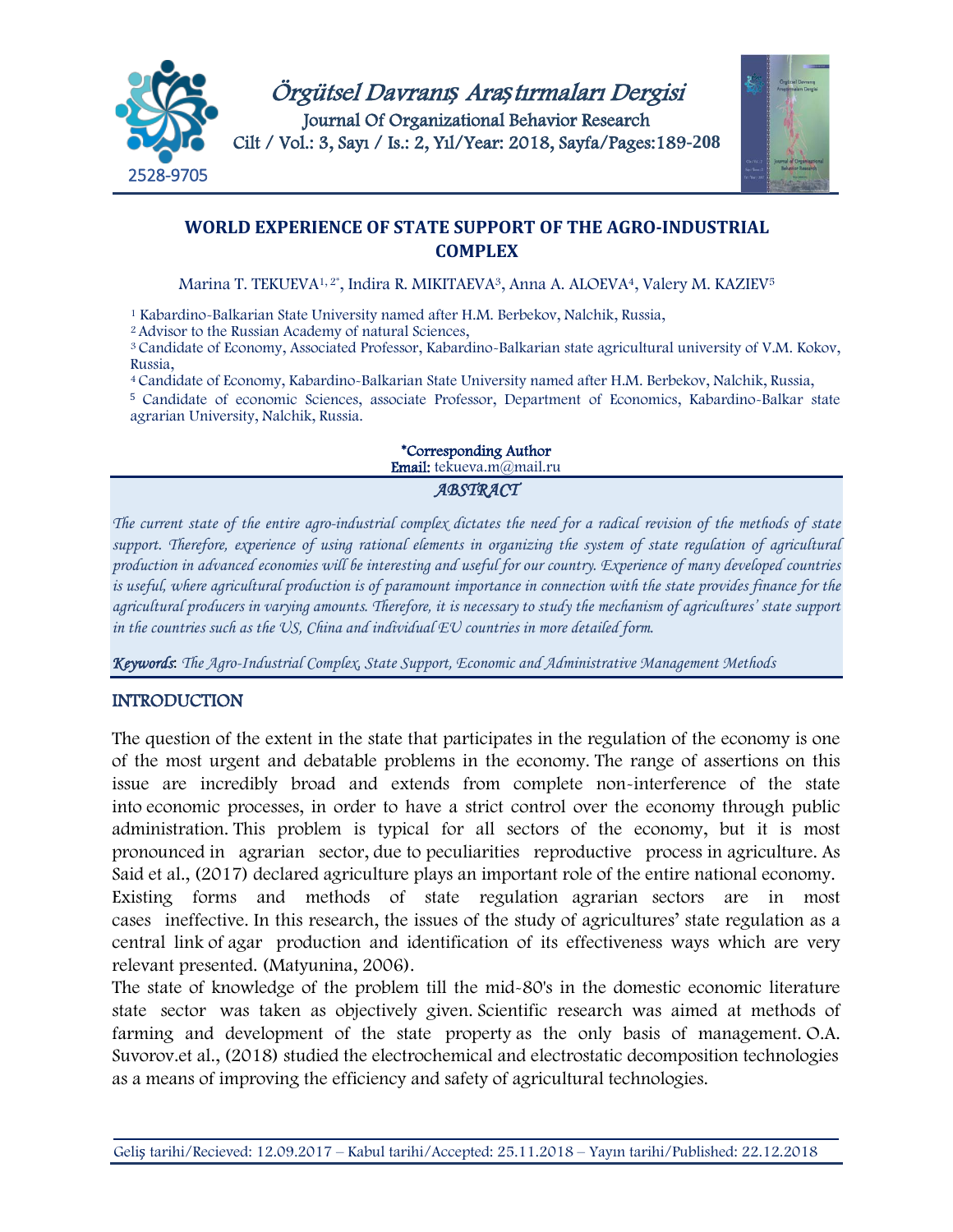transformation of economic relations that has taken place has strengthened the scientific interest in other forms management and in general to the problem of " state and economy ". Dominant initially was macroeconomic, the level at which the problems were investigated privatization state ownership, transition to a market distribution of production income and. etc. The results of these studies are reflected in the scientific publications of V. Kulikov, V. May, N. Shmelev, E. Yasina.

Since the mid-1990s, the attention of economists began to shift to the role of the state sector in a market economy, the relationship between public and private sectors and the effectiveness of state influence on the economy which are studies of A. Anfinogenetic, A. Altukhov, V. Bautin, D. Vermelya, A. Gordeev, V. Dobrynin, A. Emelyanov, V. Klyukacha, V. Miloserdova, A. Petrikova, B. Poskus, V. Svobodin, E. Serova, A. Serkov, I. Usacheva,

I. Khitskova, A. Chernyaeva, A. Shutkov, D. Epstein and others.

But, despite the great interest of researchers in the problems, a significant part of them has not been studied enough. Many important issues of a methodological and conceptual nature that are related to the definition of the place of the public sector in the transformed economy, forms and methods of state of support economic agents, including Agrarian sector economy (Matyunina, 2006). It is widely believed that directed support tools are not being used effectively. Therefore, it is required to develop theoretical and practical questions of increasing the effectiveness of state influence measures on Agriculture with utilizing the world experience. This determined the setting goals and objectives of the study.

### METHODS AND MATERIALS

During the research, methods such as analysis and synthesis were used. The materials of the research are chosen according to the studies of well-known economic scientists of different countries of the world and statistical data.

## Main part

State support for abroad agriculture is a rather complex mechanism that includes instruments for influencing the incomes of agricultural enterprises, the structure of agricultural production, the agricultural market, the social development of rural areas, inter-branch and inter-farm relations. The goal of the support is to create stable economic, legal and social conditions for the development of the agricultural sector, meeting the population's needs for qualified food at socially acceptable prices, and protecting the environment (A. Neshchadin, 2009).

The main role in the system of state regulation of agriculture in developed countries is price regulation, which provides profit for producers of agricultural products, as well as the establishment of price equilibrium in the relations of agriculture with adjacent industries (60%).

Currently, state regulation and support of agriculture in foreign countries are carried out in the following main directions: direct government payments; price regulation; reimbursement of costs of agricultural products; promotion of market development; assistance in development of industrial infrastructure; implementation of environmental programs in the agricultural sector.

The system of agriculture state support in the developed foreign countries is based on the interaction of economic and administrative methods of management (A. Neshchadin, 2009).

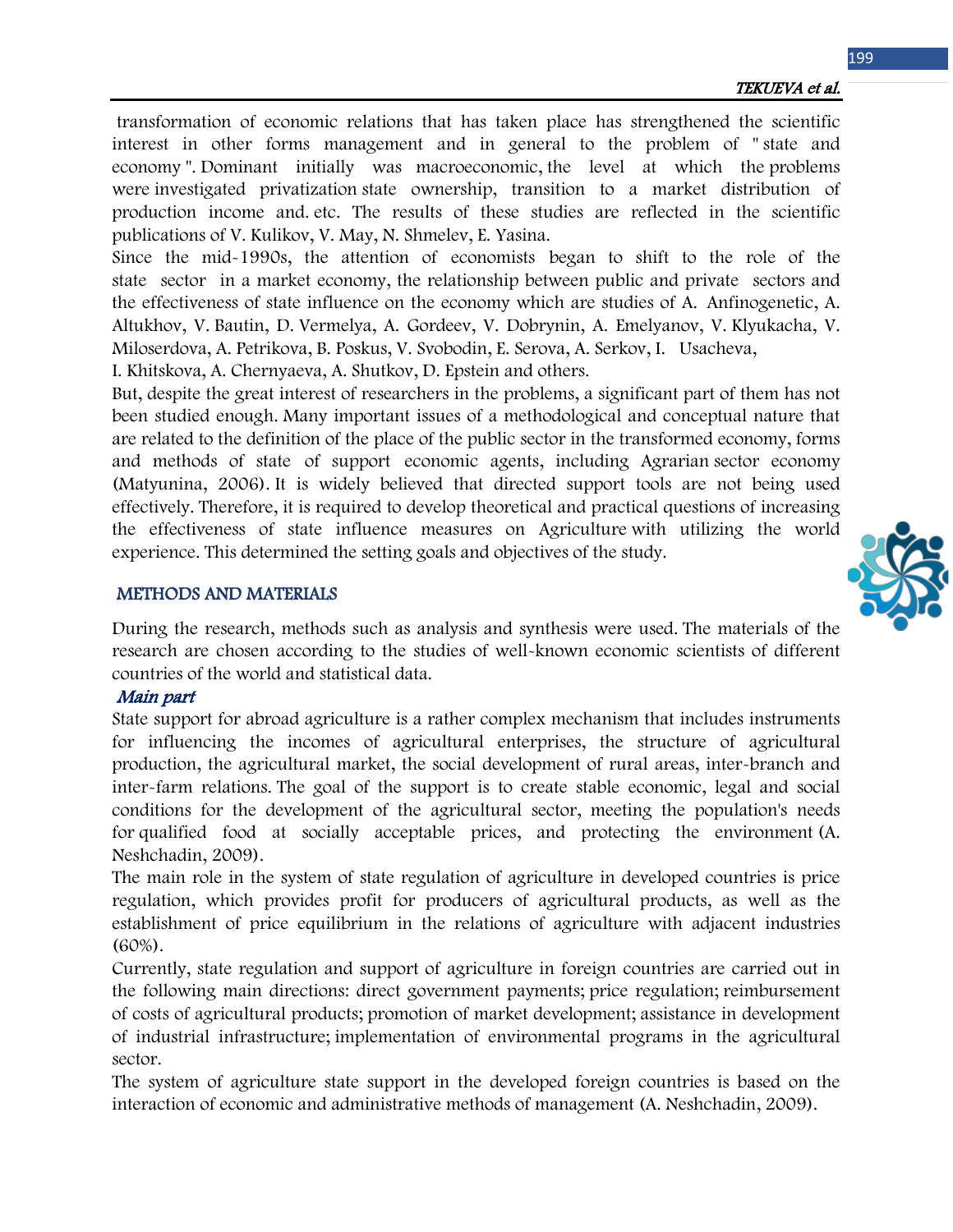## Journal of Organizational Behavior Research Cilt / Vol.: 3, Sayı / Is.: 2, Yıl / Year: 2018, Sayfa / Pages: 189–208

Administrative methods include various government programs, directive planning (five-year plans, annual socio-economic plans), foreign trade policy instruments (import certification, quoting and licensing). All these methods are aimed primarily at improving the effectiveness of state regulation, as well as on monitoring the proper use of budgetary funds.

Economic methods consist of two groups: direct and indirect. The most complete direct and indirect measures of state support for the agro-industrial complex, practiced in foreign countries, were investigated and generalized by Nazarenko I. and Paptsov G. (VI Nazarenko, AG Paptsov, 2017).

Methods of direct government regulation include instruments of fiscal policy:

direct subsidies, including those aimed at the development of the social structure of the village;

- State compensation payments;
- losses due to natural and climatic effects;
- payments for the damages in connection with the reorganization of product. (payments for the reduction of crop areas, forced slaughter of cattle, etc.).
- The financing of research and development;
- The financing of education and professional development in rural areas.

Measures of indirect state regulation of the agro industrial complex include:

- 1) Instruments of pricing policy, including government procurement, monitoring of input prices, guaranteed purchase prices for major agricultural products;
- 2) Instruments of tax policy preferential tax treatment;
- 3) Payment for the purchase of agricultural products Wed dstv etc. oizvodstva by allocating subsidies for the purchase of fertilizers, pesticides and animal feed, interest payments on loans, payments for property insurance and the development of rural financial institutions of a new type;
- 4) Assistance to the development of the market, which involves the allocation of state budgetary resources for the preparation and execution of market programs, subsidies for the storage of goods and transportation services for the transport of products.
- 5) Assistance in the development of industrial infrastructure, which involves budgetary financing for activities with the aim of improving the efficiency of the production process - subsidies for the construction of buildings and facilities for industrial purposes, irrigation, land reclamation, and the formation of farmer associations.

For more effective introduction of optimal measures of state regulation of the agro industrial complex of Russia (especially in the regions), it is possible to adopt the experience of foreign countries in this direction. In fact, it is necessary to take into account the national interests and peculiarities of Russia.

In this research, further features of the state support of agrarian production in various countries of the world and possibilities of their use in domestic practice are considered.

In countries with a developed agrarian economy, measures of indirect state regulation dominate the measures discussed above. Some will be discussed in more detail and, above all, their legislative aspect.

State support and financing of agricultural production from the budget funds is carried out in accordance with legislative acts, where specific rules, requirements, methods and forms of the mechanism of state support are specified. So, the law on the US agriculture contains

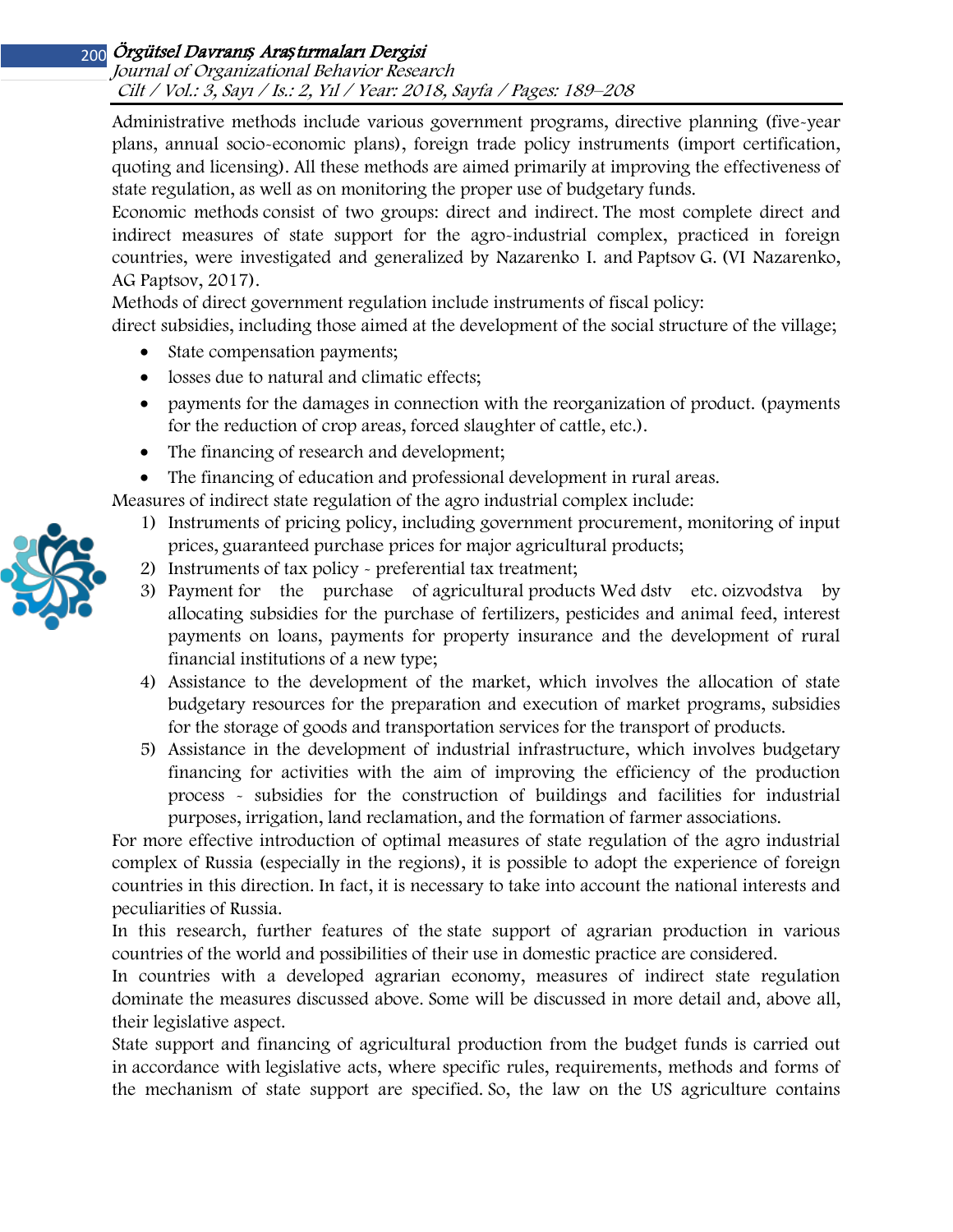specific volumes for the production of each type of agricultural products, the amount of budget allocated to the agricultural producers. Actually, the law fulfills a dual role, first, it regulates the relations between the state and producers of agricultural products. Second, it defines concrete methods and forms of state support for all participants in agricultural production, regardless of the form of ownership.

In addition, there is a long-term state investment program for the development of agriculture and regulation of agro-food markets. At the same time, various state programs are functioning to protect the natural resources of agriculture: land, water resources, forests. For example, farmers who have agreed to plant pasture grasses on a certain part of their cultivated areas, instead of crops that have a negative impact on the soil (cereals, cotton, etc.), subsidies are issued from the budget. And farmers who implement various saving or preserving technologies on their land plots are compensated up to 50% of the costs. At the same time, the program for the protection of natural resources of agriculture obligatorily provides financing activities aimed at increasing soil fertility and the efficiency of water resources use (VI Nazarenko, AG Paptsov, 2017)

In the structure of indirect measures of state support of agricultural producers in foreign countries, the largest share is taken by the means spent on maintaining the price policy which allows to stabilize domestic and foreign markets, and also regulates the volume and structure of agricultural production. At the same time, pricing policy is one of the tools of social assistance to the village. However, the most important function of supporting pricing is the regulation of incomes of agricultural producers, which contributes to the effective development of the industry. The pricing system involves monitoring prices of inputs, costs and incomes of farmers, prices for the last products and services of the agro-industrial complex (Foreign experience of financing of agrarian and industrial complex, 2017).

Considering foreign experience, it is important to note that state support of pricing is directed to both internal and external goals. Its' mechanism is actively involved in the foreign trade, protecting its own production markets. The state appropriations, taking into account the level of inflation, were 82% in Switzerland, 75% in Norway, 74% in Japan, and 44% in Austria (2011).

State regulation of the pricing system in virtually all developed countries is identical and includes:

- the establishment of the upper and lower limits of price fluctuations and conditional price, which the state is trying to preserve;
- buying or selling goods for the implementation of commodity intervention and maintaining the necessary price level (A. Neshchadin, 2009).

The successful functioning of agriculture in foreign countries is also the result of the current taxation system. As in all branches of the entire national economic complex in developed countries, a certain tax system is inherent in agrarian production. At the same time, agriculture enjoys certain tax preferences, a special taxation regime which is related to the specific nature of agricultural production, in particular seasonal nature, dependency on natural and climatic conditions and the predominance of the small family producers (A. Neshchadin, 2009).

A wide spread in the budget support of the agrarian sector abroad received an agricultural loan. For example, the state helps to the beginning farmers of Germany, which consists not

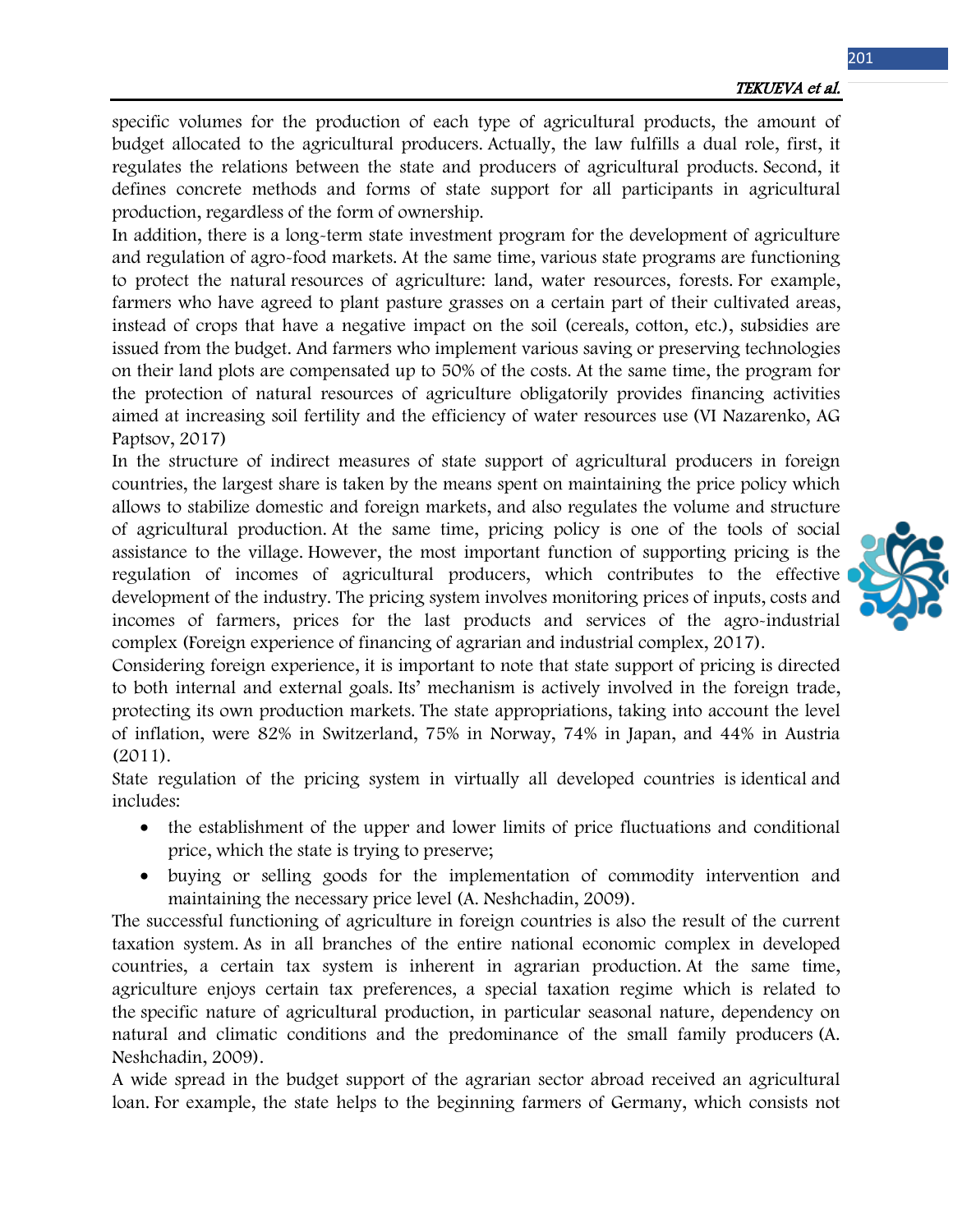## Journal of Organizational Behavior Research Cilt / Vol.: 3, Sayı / Is.: 2, Yıl / Year: 2018, Sayfa / Pages: 189–208

only in presenting unpaid budgetary funds, but also in providing a loan of 200 thousand euros at 5% per annum. Therefore, for the purposes of construction, beginning farmers can receive a public loan, the amount of which varies up to 120 thousand euros with an interest rate of 1.5% per annum. Also, farmers can expect to enter into commercial credit insurance contract, which is available for purchaseing Wed dstv etc. oizvodstva (insurance rate is about 0.4%). (Serobyan, 2016).

In the UK, the system of lending to the farmers is represented by mortgage lending on the security of available land resources. The Agricultural Mortgage Corporation, established in 1928 and has functioned until the present time, also, it receives state support in the form of a reduced interest. The loan period is 5 to 40 years, with the maximum possible amount of collateral being one third of the value of the property. Considering the short-term credit system, it can be said that farms often resort not to traditional bank loans, but to overdrafts.

State support for agriculture in Finland is carried out through the Agriculture Fund, which is formed from funds allocated by the state, interest on loans and taxes on land resources. The Foundation provides loans to the farmers of various areas, in particular, the construction and repairing of the buildings and structures, the purchasing of agricultural equipment, the cultivation of land, the formation of a productive herd. At the same time, the percentage of loans depends on the region, which ranges from 4 to 7%.

A distinctive feature of the credit system in Canada is the provision of interest-free advance loans for seasonal activities, in particular for spring field work.

To overcome the consequences of the global financial and economic crisis, French President Nicolas Sarkozy adopted a series of measurements to implement gratuitous state aid to agriculture in 2010 with the amount of 1.65 billion euros, 1 billion euros bank loans and 650 million euros state aid. The rate for loans at the same time was 1.5% per annum, and for beginner farms only 1% per annum.

The mechanism of state support of the agrarian sector of the US economy is aimed at solving two main tasks at once. First, the effective development of agricultural production. Second, to support low-income segments of the population. The essence of the system of state support for agriculture is to encourage farmers to work with a certain number of people and with the least expenditure. This is achieved by purchasing agricultural products produced by them at higher prices.

For low-income segments of the population, the government provides coupons for which certain types of goods can be purchased in special stores. It is important to note that the amount of funds allocated by the US government to the coupons is definitely higher than the amount spent in Russia to finance agriculture. Each month, the US government spends about \$ 114 to each participant in the food aid program, which is obtained for every ninth citizen of America.

The volume of financial support for US agriculture is closely linked to the external factors, of the economic situation. In an unfavorable crisis period, funding is significantly increased, in more favorable years, financial support is declining. The state budget funds are spent on financing various activities:

- development of agricultural innovative technologies;
- monitoring of the market situation;
- credit system;

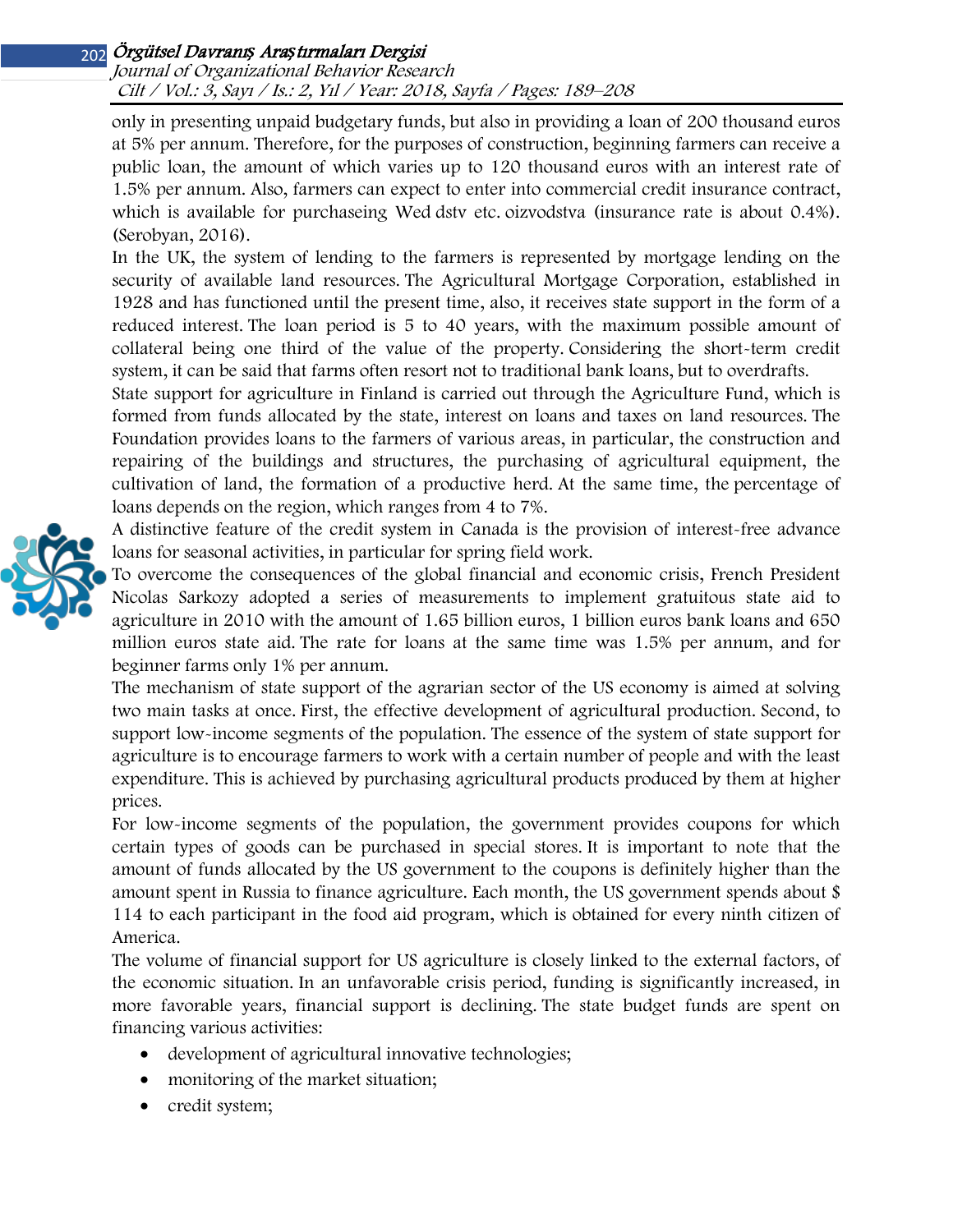TEKUEVA et al.

- conservation and seizure of land;
- pricing policy;
- support of farming supply and marketing cooperatives, market orders;
- Food subsidies;
- export subsidies;
- international food aid.

The largest share in the structure of the state budget for agriculture belongs to funds spent in two areas. First, income stabilization programs - they occupy about 60% of the budget. Second, it is a program of agricultural research and science services. Consequently, a third of US farms receive state budget funds.

About 90% of all manufactured commodity products of the United States fall to large farms holdings, which allocate a significant part of public funding (about 70% of budget funds), while ensuring the effective development of agriculture.

US farmers do not have income tax benefits (in Russia personal income tax), they pay the same rate as other taxpayers. However, farms have a number of other tax benefits. In particular, farmers are given the right to reduce the taxable base by the amount of payments to social funds or from the base to deduct a minimum that is not taxed. In addition, farms have the right to pay the average income tax received during the last three years.

All agricultural producers who sold more than 70% of their agricultural products during the year have the right to receive loans at undervalued interest rates, receive subsidies, purchase equipment for leasing, crop insurance to 50%, etc.

Within the framework of state support for US agriculture, there are two types of costs (Chernyakov, 2009):

- Target (guaranteed) prices, intended for most types of agricultural products. Target (purchasing) prices are intended to the farmers with an average and low level of costs. The essence of such prices lies in the fact that they set at a level which would guarantee the farmers' necessary income for the implementation of expanded reproduction. At the same time, the sale of agricultural products is carried out at market prices, which can be higher, lower or equal to the target. However, if the market price turned out to be lower than the target (guaranteed), then the received difference is compensated to the farmer. Therefore, only the target price is the final price of the sale, which became known as guaranteed;
- Fiscal prices (mortgage rates). The essence measure of state support is that if prices on the food market are lower than collateral, farmers sell their agricultural products on bail to the Credit and Credit Corporation at collateral prices. In this case, within nine months, it can be bought by the farmer. In case, if it did not, the products become the property of the TAC, and the farmer will be given a cash consideration of collateral price minus storage costs. According to the provisions of the 1985 Agricultural Law, US farmers can sell their agricultural products both on the free market and on contract. If the price does not satisfy the farmer, then he has the right to leave the product to storage in the anticipation of a better price, or to surrender it on bail in TAC.

The collateral price (rate) is the lower limit of the guaranteed prices for agricultural products. If, within nine months, prices in the world market are below the lien, the farmer is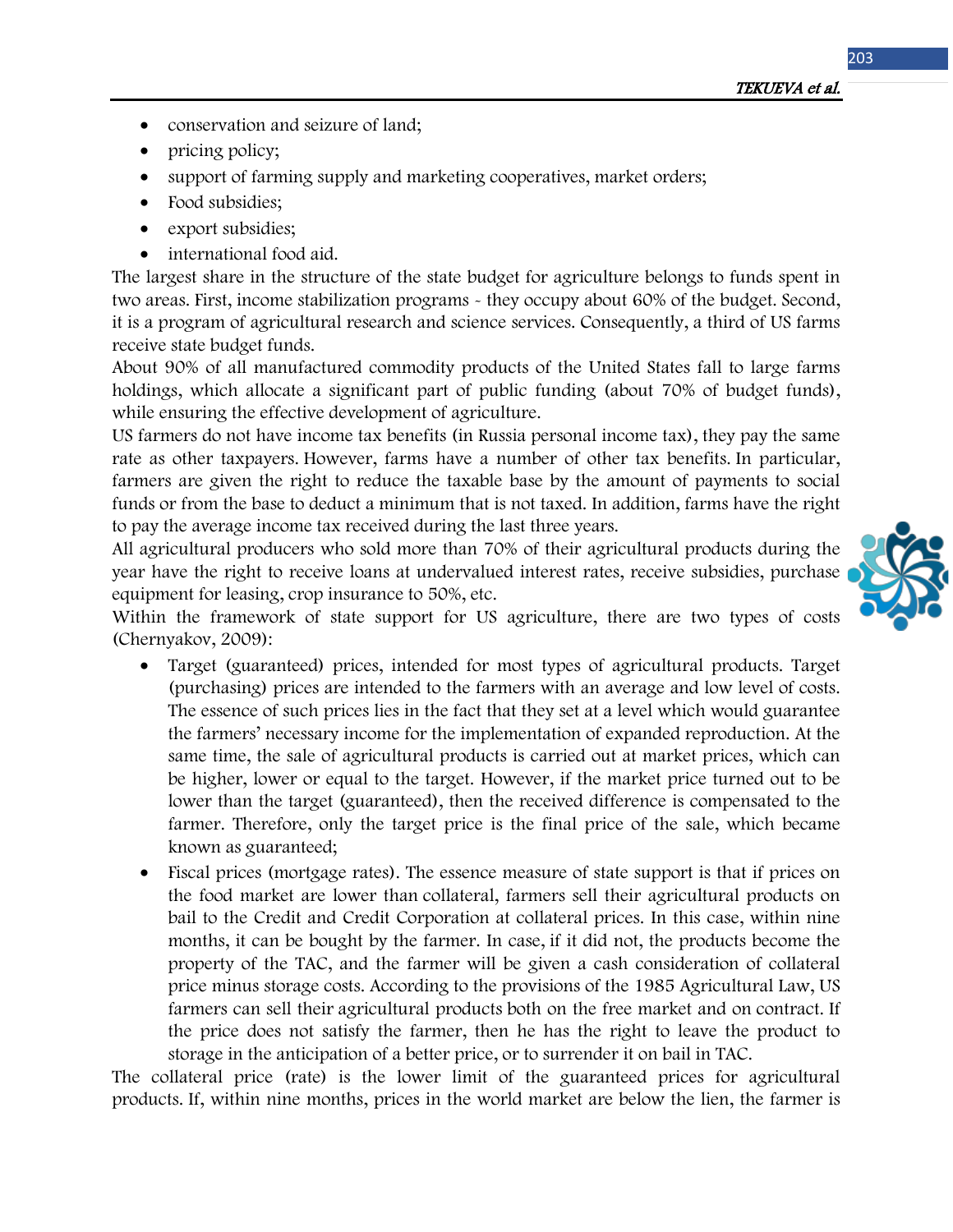Journal of Organizational Behavior Research Cilt / Vol.: 3, Sayı / Is.: 2, Yıl / Year: 2018, Sayfa / Pages: 189–208

given the right to repurchase the surrendered products at world prices. Thus, the farmer receives a net profit as a difference between the collateral price and the price in the world market.

In the EU countries there is a somewhat different system of price regulation. Target or reference prices are characterized by a sufficiently high level, providing an appropriate level of income for medium and large farms. Intervention prices perform the role of minimum prices. According to the prices the farmers purchase state-owned procurement enterprises. This measure is an effective way to maintain the price at a certain level.

In all countries of Western Europe, the mechanism of guaranteed prices for agricultural products operates. For example, Finland has target prices, subsidized and additional. Each year, the Ministry of Agriculture and Forestry determines the target prices and approves them in agreement with the Central Organization of Agricultural Producers. Depending on the rate of inflation, these prices can be adjusted during the year. The basis of the target prices is the price model, which is developed by taking into account the prime cost of production of the most important agricultural products of the southern regions of the country, i.е. with the best conditions for production (A. Neshchadin, 2009).

For areas with unfavorable conditions of production, subsidized prices are provided. They are installed according to the same procedure as the guaranteed prices. A distinctive feature here is that subsidized prices are set on agricultural products, which are intended for export. At the same time, if farms produce products that expenditures exceed subsidized prices, losses are not a subject to reimbursement (Matyunina, 2006). Moreover, if they exceeded the quotas set by the state, the surplus will not be reimbursed even at subsidized prices.

There are also additional prices that apply to products exceeding state quotas. Based on the specific conditions of the internal market of a particular region, they can change (they are usually below target prices).

State support for China's pricing has a significant impact on the effective development of the entire agricultural production. Initially, the state of China created optimal conditions for the functioning of family farms, optimizing price relations, increasing agricultural production and effective development of the agricultural sector through the introduction of mandatory state supplies and additional government purchases, as well as an increase in purchasing prices for grain and other agricultural products. Later the price policy was oriented to the introduction of guaranteed prices, the strengthening of the reform of the system of state orders at conditional prices, which helped to maintain the correlation of the indexes of purchasing prices for products and means of production, in connection with which in China disparity prices between agricultural products and industrial products have not become widespread (Foreign experience of financing of agrarian and industrial complex, 2017).

In China, financial and credit regulation of the agricultural sector is carried out through the Agricultural Bank, the Bank for Agricultural Development and the State Development Bank. These banks provide loans for the purchase of certain types of agricultural products, its storage, processing, rendering assistance to low-income strata of the population, development of resources.

Rural credit cooperatives were widely spread in China in the 2000s. For the best satisfaction of the needs, the agrarians were transformed into commercial banks. In 2005, the first agricultural insurance company was organized, which agreed with crop insurance against

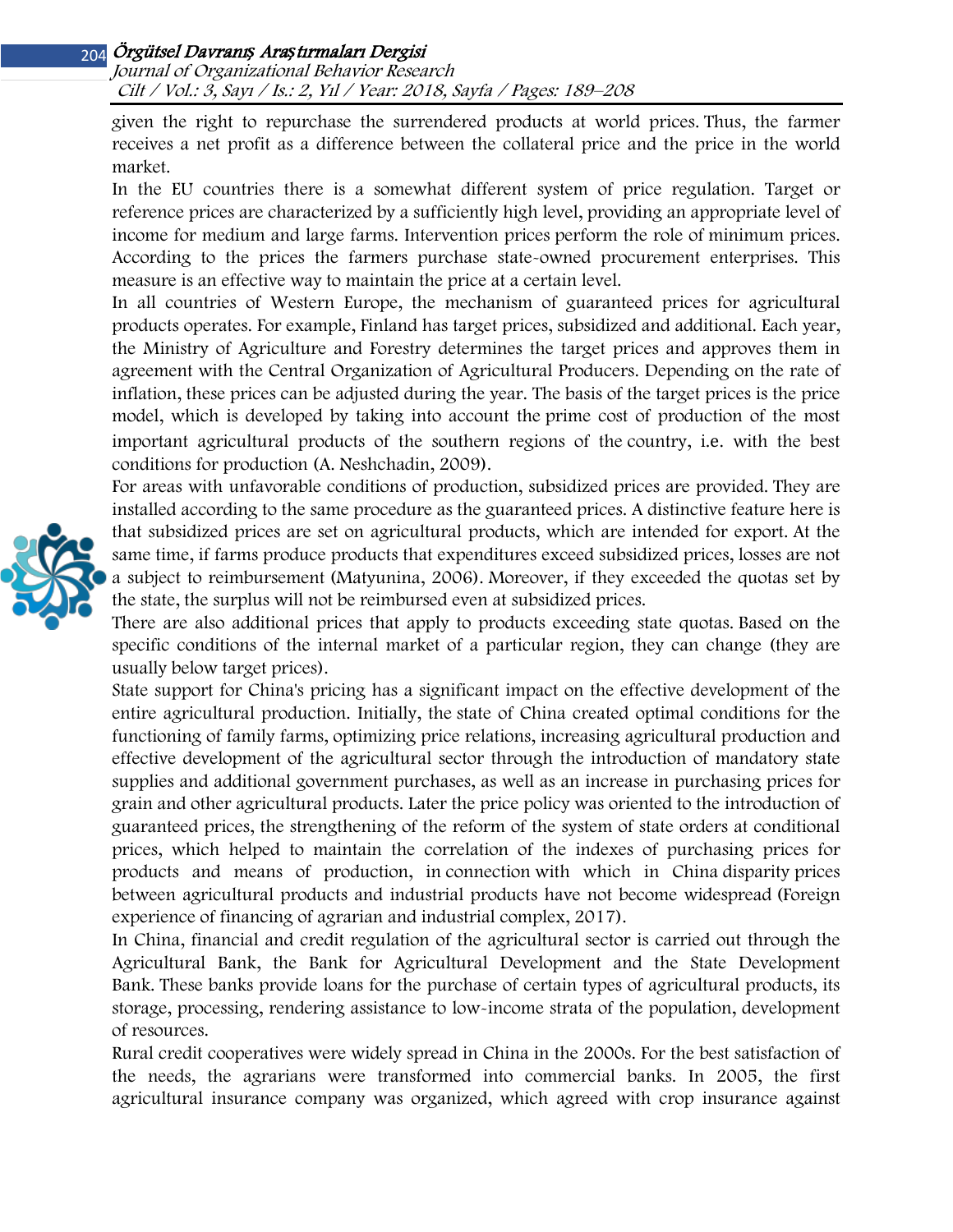losses in the event of adverse natural and climatic conditions. At the same time, about 65% of insurance contributions are farming, the remaining 35% are state and local governments (Foreign experience of financing of agrarian and industrial complex, 2017).

Since 2006, the state has been stimulating the development of the rural financial market, as a result of which new types of rural financial institutions (village and village banks, credit companies, rural cooperatives of mutual monetary assistance) have been set up and are providing small loans to the farmers for agricultural needs. To eliminate the consequences of the global financial crisis, the availability of obtaining loans from peasants and providing free assistance were considered as main function of financial and credit regulation.

A characteristic feature of China's tax policy should be considered a gradual reduction in the tax burden as a result of the implementation of various government programs. Producers of agricultural products were exempted from paying various taxes, in particular from agricultural tax, a slaughter tax and a tax on special types of agricultural products. In addition, the government of China abolished all types of rural allocations to various funds (to the accumulation fund, social fund, etc.), as well as additional fees charged, which payed from the state budget of China (VI Nazarenko; Paptsov, 2017).

The mechanism of price regulation presupposes control and analysis of the existing dynamics of prices for the means of production, incomes and expenditures in the agrarian sector, prices for the end products and services of the agro industrial complex. Subsidies in the EU countries reached 45-50% of the value of commodity produced by farmers, in Japan and Finland - 70%, in Russia - only 3.5%. In the United States, 30% more funds are invested in the development of the agricultural sector per unit of agricultural output than in other sectors of the economy (Information and Advertising Agrarian Newspaper, 2018)

In addition to the pricing system, control over the provision of budgetary subsidies (national aspect) is envisaged in the EU countries for the organization and regulation of markets for agricultural raw materials and food products. In addition, there are Pan-European measures that provide income for producers of agricultural products, maintaining a certain level of market prices.

In the EU countries, budgetary subsidies are provided in accordance with the norms of a Pan-European subsidy policy. Any other assistances that create the most favorable conditions for any country is prohibited. Such measures are: price interventions (premiums to prices), regulation of production volumes, reimbursement for products produced for export (Ilyina, 2012).

In addition, the country's finances government activities aimed at improving the quality of agricultural products, ensuring a certain level of farmers' income, providing veterinary supervision, introducing innovative technologies and development, protecting the environment, and stimulating production in depressed areas.

At the same time, both EU member states and autonomous entities (autonomous regions of Italy, departments and districts of France, counties in Germany) or federal states (German lands) with their own budgets (income from taxes) render budgetary support. However, it is known that the volume of budget which subsidies for the investments should not exceed the established volume.

Thus, the agricultural policy of the EU countries is aimed at clearly organizing sales markets, maintaining a certain level of income for farms, improving the quality of agricultural

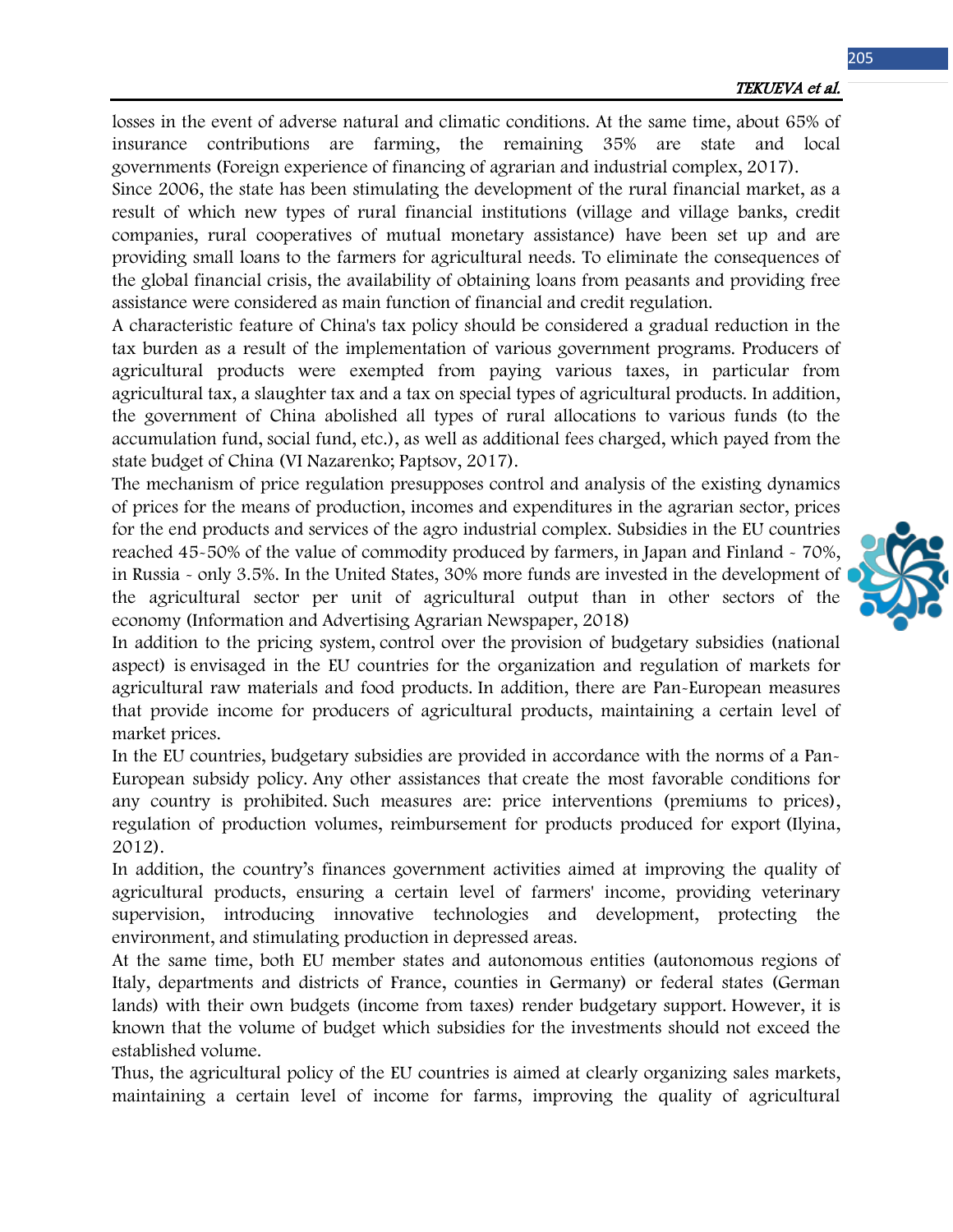## Journal of Organizational Behavior Research Cilt / Vol.: 3, Sayı / Is.: 2, Yıl / Year: 2018, Sayfa / Pages: 189–208

products, implementing surplus production and solving a number of other tasks. At the same time, there are differences in the directions and ways of financing the agricultural sector. So, to support agricultural production and regulate agricultural markets in addition to the EU system, Denmark directs a third of its own agricultural budget, Britain and Ireland, respectively, 15 and 20%.

Most countries spend a significant part of their agricultural budgets on structural policies (rehabilitation and improvement of farms, improvement of soil fertility, modernization of the material and technical base, quality of farm work, reduction of production costs and development of depressed areas), where there are also differences in funding. So, the UK spends about a third of its agricultural budget on measures aimed at modernization, and the Netherlands and Luxembourg - less than 10%. In general, in the EU countries, on average, 10% of agricultural budgets are spent on supporting start-up farmers, including in France - 25%, in England and Ireland, this part of the costs is quite insignificant. On average, EU countries spend on the budget programs "Research and development" in the range of 10%, and in the Netherlands - almost 30% of budget funds. (Lopatkin, 2017)

The size of subsidies in some EU countries reaches about 45-50% of the value of commodity output produced by farms. In other states, the amount of budget investments in the agrarian sector is 1.5 to 2 times higher than the market value of its output. The US agricultural sector, unlike other sectors of the economy, per unit of output, receives 30% more government investment. For example, considering the size of subsidies per hectare, it can be noted that in Russia this figure is about 70 euros, while in the EU countries - about 270 euros, the Netherlands - 475 euros.

According to the Organization for Economic Co-operation and Development (OECD), the share of state aid in farmers' income for a long time was 15% in Australia, 30% in USA, 45% in Canada, 49% in general market countries, 52% in Austria, 59% in Sweden, 66% in Japan, 71% in Finland, 77% in Norway, 80% in Switzerland, in Russia - only 3.5% (Dolgov, 2014)

The data presented in Table 1 indicate that Russia is inferior in comparison with the United States and the European Union in terms of the total volume of state support for agriculture, but outstripped Canada in 2014.

| . .<br>ັ   |             |                                 |                 |                                 |                 |                                             |       |  |  |  |  |  |
|------------|-------------|---------------------------------|-----------------|---------------------------------|-----------------|---------------------------------------------|-------|--|--|--|--|--|
| Countries  | Indicators  | 2001.                           |                 | 2014g.                          |                 | The deviation of<br>2014. from 2001.        |       |  |  |  |  |  |
|            |             | Total,<br>million<br>US dollars | $%$ Of<br>total | Total,<br>million US<br>dollars | $%$ Of<br>total | Increase<br>$(+, 2),$<br>million US dollars | AT%   |  |  |  |  |  |
| <b>USA</b> | <b>PSE</b>  | 51040                           | 52.2            | 31596                           | 22.0            | $-19444$                                    | 61.9  |  |  |  |  |  |
|            | <b>GSSE</b> | 28379                           | 29.0            | 71539                           | 49.8            | $+43160$                                    | 252.1 |  |  |  |  |  |
|            | <b>TCT</b>  | 18344                           | 18.8            | 40643                           | 28.3            | $+22299$                                    | 221.6 |  |  |  |  |  |
|            | <b>TSE</b>  | 97763                           | 100             | 143778                          | 100             | 46015                                       | 147.1 |  |  |  |  |  |
| Canada     | <b>PSE</b>  | 3698                            | 72.3            | 7581                            | 74.8            | +3883                                       | 205.0 |  |  |  |  |  |
|            | GSSE        | 1415                            | 27.7            | 2558                            | 25.2            | $+1143$                                     | 180.8 |  |  |  |  |  |
|            | <b>TCT</b>  | $\Omega$                        | $\Omega$        | $\Omega$                        | $\Omega$        | $\Omega$                                    | O     |  |  |  |  |  |
|            | <b>TSE</b>  | 5113                            | 100             | 10139                           | 100             | $+5026$                                     | 198.3 |  |  |  |  |  |
| EU         | <b>PSE</b>  | 80423                           | 87.2            | 76505                           | 85.9            | $-3918$                                     | 95.1  |  |  |  |  |  |
|            | <b>GSSE</b> | 8595                            | 9.3             | 11045                           | 12.4            | $+2450$                                     | 128.5 |  |  |  |  |  |
|            | <b>TCT</b>  | 3261                            | 3.5             | 1544                            | 1.7             | $-1717$                                     | 47.3  |  |  |  |  |  |

## Table 1: Volumes and structure of state support of agriculture in the countries of the world

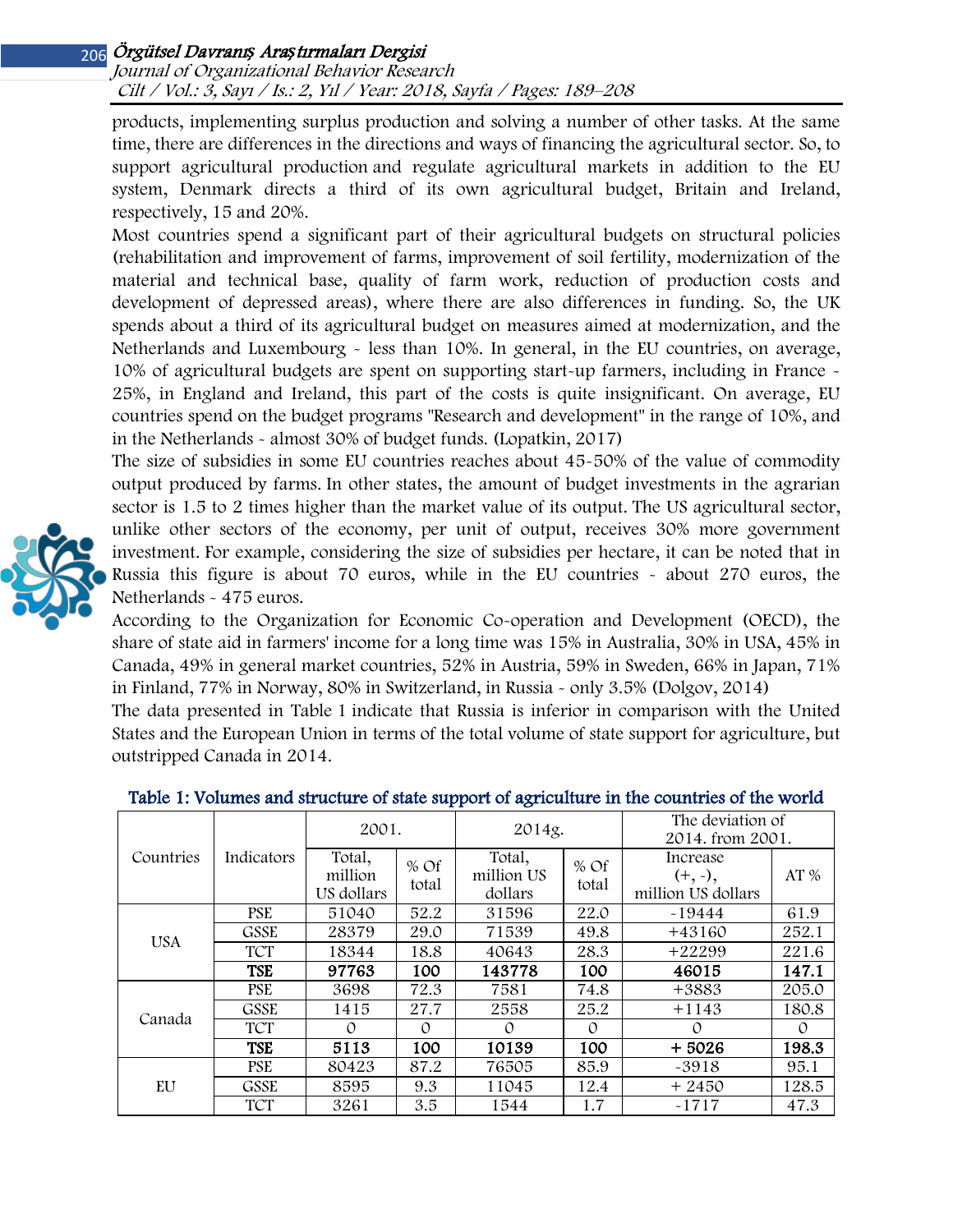|        | <b>TSE</b> | 92279 | 100  | 89094 | 100  | -3185    | 96.5  |
|--------|------------|-------|------|-------|------|----------|-------|
| Russia | <b>PSE</b> | 2793  | 78.5 | 15248 | 78.7 | $+12455$ | 545.9 |
|        | GSSE       | 765   | 21.5 | 4116  | 21.3 | $+3351$  | 538.C |
|        | <b>TCT</b> |       |      |       |      |          |       |
|        | <b>TSE</b> | 3558  | 100  | 19364 | 100  | +15806   | 544.2 |

TEKUEVA et al.

Source: compiled by the author according to OECD data (http://oecdru.org/statistic.html)

And what is extremely important - in terms of the growth rates of both production and nonproduction subsidies, it significantly outstripped its partners.

## **CONCLUSION**

Thus, the main content of the agrarian policy of most economically developed countries is state support for the agro-industrial complex through various economic instruments, subsidies and benefits. It is clear that foreign experience shows an effective mechanism of state regulation of agriculture, which allows creating competitive products, and ensuring the effective functioning of the agricultural sector. Based on the above experience, the main directions of its application are formulated in this research.

- Overcoming price disparity by establishing target (guaranteed) prices for the most important types of agricultural products;
- granting of additional grants proceeding quantity and quality of the made agricultural production. This will be helpful in increasing production volumes, as well as improving quality;
- stimulation of private investment, which will attract additional financial resources in the development of the industry.

If the proposed directions will be implemented, it will allow to bring the agro-industrial complex to a new level, which will help to ensure competitive agricultural production.

### References

- A. Neshchadin. (2009). Experience in state regulation and support of agriculture abroad. Received on August 25, 2018, from the Agrarian Review: http://agroobzor.ru/econ/a-125.html
- Bornyakova, E. (2011). International experience of state aid to agriculture. Bulletin of Udmurt university, 10-15.
- Chernyakov, (2009). Modernization of the agricultural sector of the United States. Economics, 12, 63-69.
- Dolgov, N. (2014). How important is the role of agriculture in the modern world economy. Kazan: Beech.
- E.A. Ilyina. (2012). The current state of milk production in the Irkutsk region. Bulletin of the IrSUA.
- Foreign experience of financing of agrarian and industrial complex (2017), Training materials online. (bd). Received on 08/08/2018, from Training materials online: https://studwood.ru